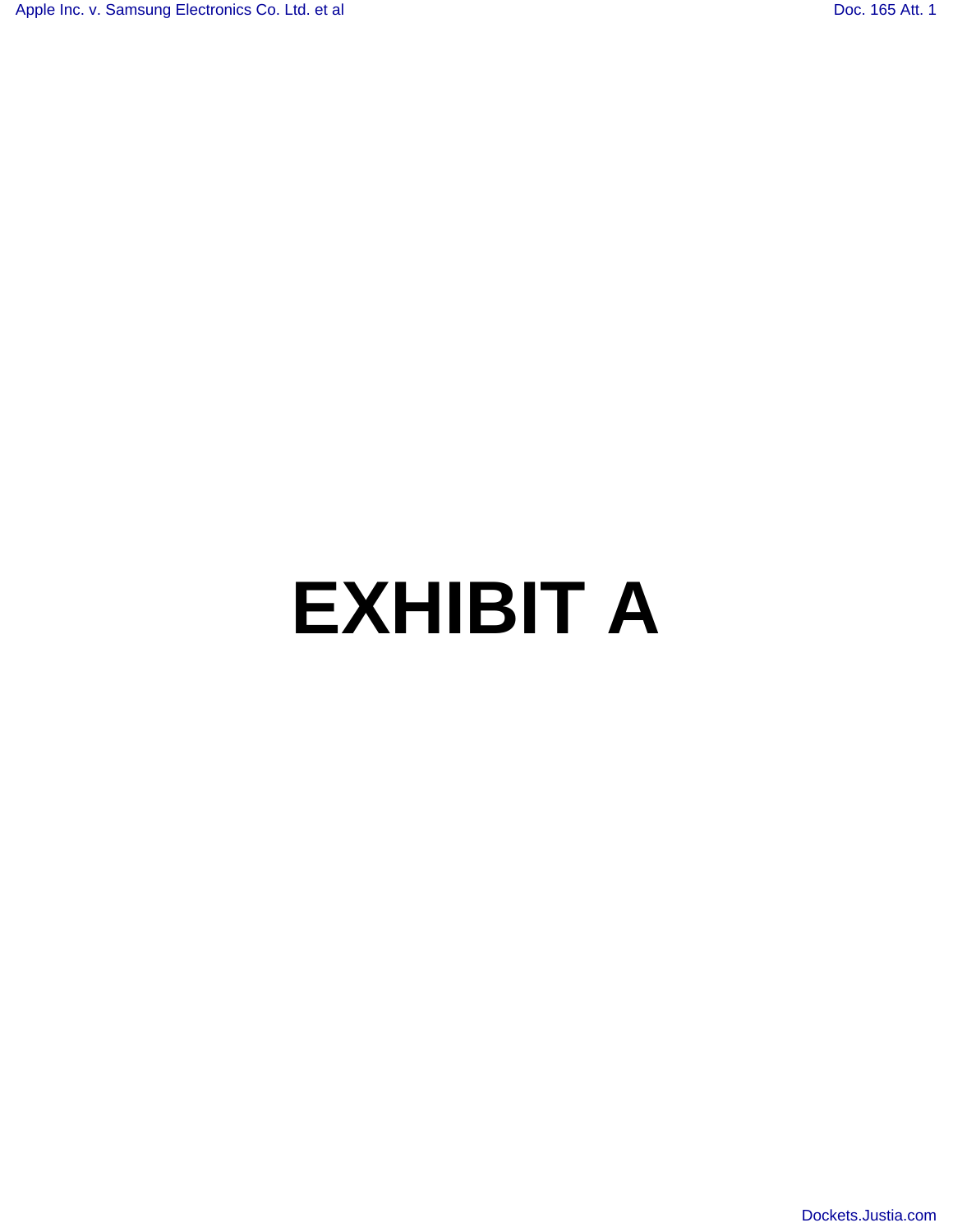## **AppLens and LaunchTile: Two Designs for One-Handed Thumb Use on Small Devices**

### **Amy K. Karlson, Benjamin B. Bederson**

Human-Computer Interaction Lab Computer Science Department Univ. of Maryland, College Park, MD, 20742 {akk, bederson}@cs.umd.edu

#### **ABSTRACT**

We present two interfaces to support one-handed thumb use for PDAs and cell phones. Both use Scalable User Interface (ScUI) techniques to support multiple devices with different resolutions and aspect ratios. The designs use variations of zooming interface techniques to provide multiple views of application data: AppLens uses tabular fisheye to access nine applications, while LaunchTile uses pure zoom to access thirty-six applications. We introduce two sets of thumb gestures, each representing different philosophies for one-handed interaction. We conducted two studies to evaluate our designs. In the first study, we explored whether users could learn and execute the AppLens gesture set with minimal training. Participants performed more accurately and efficiently using gestures for directional navigation than using gestures for object interaction. In the second study, we gathered user reactions to each interface, as well as comparative preferences. With minimal exposure to each design, most users favored AppLens's tabular fisheye interface.

#### **Author Keywords**

One-handed, mobile devices, gestures, notification, Piccolo, thumb navigation, Zoomable User Interfaces (ZUIs).

## **ACM Classification Keywords**

H.5.2. User Interfaces: Input Devices and Strategies, Interaction Styles, Screen Design; D.2.2 User Interfaces; I.3.6 Interaction Techniques

#### **INTRODUCTION**

The current generation of mobile computing hardware features a variety of devices for interaction with the system software. One such class of devices, typically referred to as "smartphones", features a numeric keypad or miniature thumb keyboard for input together with a screen for display

*CHI 2005,* April 2–7, 2005, Portland, Oregon, USA.

## **John SanGiovanni**  Microsoft Research One Microsoft Way, Redmond, WA 98052 johnsang@microsoft.com

output. These devices allow for single-handed interaction, which provides users with the ability to place calls and access information when one hand is otherwise occupied. However, because smartphones lack a touch-sensitive display, user interaction is constrained to a discrete set of keys, and thus the options for interaction design are limited to keypad-mapped functions and directional navigation. Another design approach, typically classified as a "Personal Digital Assistant" (PDA) features a touch-sensitive display surface designed primarily to be used with an included stylus. This design offers greater software design flexibility, but many of the small targets designed for a stylus are too small for fingertip actuation, making one-handed use difficult or impossible.

Our goal is to create a new single-handed interaction system for both smartphone and PDA devices. In this work, we have focused on the problem navigating device applications, and have adopted two design strategies. The first leverages Scalable User Interface (ScUI) techniques [2,3] to allow the system to adapt to different screen resolutions as well as support both portrait and landscape device rotation. This architecture allows developers to create a single application that can target a wide variety of screen resolutions, and provides users with a consistent interface and interaction model across devices. We accomplish this using the University of Maryland's Piccolo.NET development toolkit for zoomable and scalable user interfaces [5,18].

Our second design strategy provides access to rich notification information from multiple applications. Most current PDA interfaces are designed for focused interaction with a single task or application, with limited consideration or display real estate allocated for notifications (e.g., email, appointment reminders) or monitoring of ambient information streams (e.g., stocks, sport scores). In our proposed designs, each application has a dynamic launch tile in the place of a static launch icon. This feature offers high-value at-a-glace information for several applications at once, as well as on-demand application launch when users desire more detailed information.

In the work presented here, however, we limit our discussion of scalability and notification in favor of emphasizing the design features relevant to one-handed

Permission to make digital or hard copies of all or part of this work for personal or classroom use is granted without fee provided that copies are not made or distributed for profit or commercial advantage and that copies bear this notice and the full citation on the first page. To copy otherwise, or republish, to post on servers or to redistribute to lists, requires prior specific permission and/or a fee.

Copyright 2005 ACM 1-58113-998-5/05/0004…\$5.00.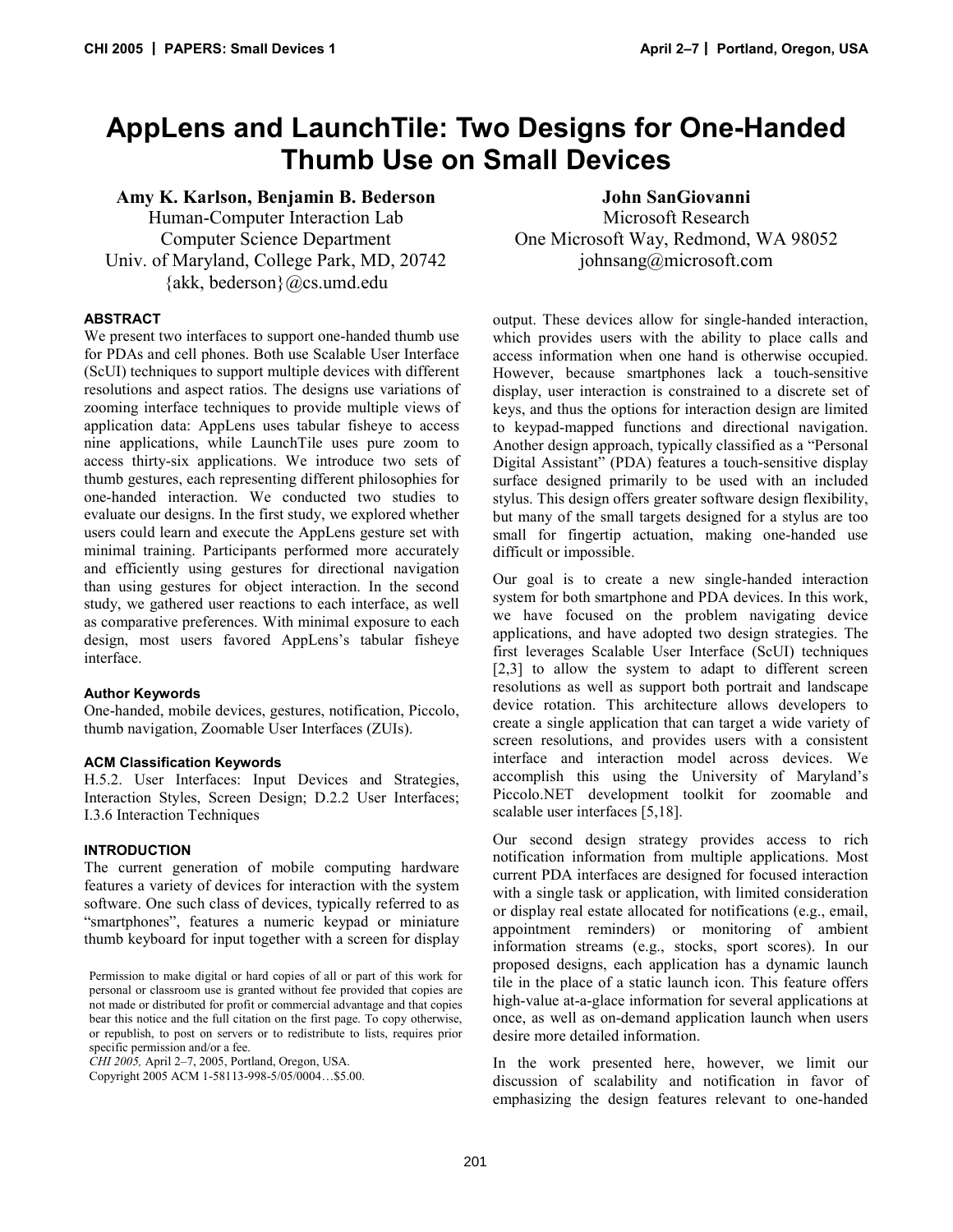interaction. We proceed by describing two designs: AppLens (characterized by zoom+fisheye) and LaunchTile (characterized by zoom+pan). The two approaches employ variations of zooming interface techniques [1] to overview several notification tiles, each roughly the size of a postage stamp. AppLens uses a tabular fisheye approach to provide integrated access to and notification for nine applications. LaunchTile uses pure zooming within a landscape of thirtysix applications to accomplish the same goals.

Fisheye and pure zoomable techniques bout offer profiles,<br>but there are no clear guidelines as to when each approach Fisheye and pure zoomable techniques both offer promise, should be used. Our approach in this work, therefore, has been to design and build the best interfaces we could with roughly the same functionality, and then compare and contrast the results. In this way, we hope to understand which design direction makes the most sense for this domain and to learn something about the trade-offs between the two approaches.

For device interaction when using a touch-sensitive screen, both designs utilize a gestural system for navigation within the application's zoomspace. While our designs do not directly address one-handed text entry, they are compatible with a variety of existing single-handed text input techniques, including single- and multi-tap alphanumeric keypad input, as well as miniature thumb keyboards and unistroke input systems executed with a thumb (e.g., Graffiti [6], Quikwriting [17]).

#### **RELATED WORK**

 recognition errors can negatively impact user satisfaction Gestures have proven a popular interaction alternative when hardware alone fails to effectively support user tasks, typical of many nontraditional devices, from mobile computers to wall-sized displays [9]. Gestures can be very efficient, combining both command and operand in a single motion, and are space-conserving, reducing the need for software buttons and menus. However, the invisible nature of gestures can make them hard to remember, and [15]. Recent research efforts pairing gestures with PDAsized devices have emphasized gestures based on changes in device position or orientation [10,21,28]. However, our work more closely resembles the onscreen gestures that have played a prominent role in stylus-based mobile computing (e.g., Power Browser [7]).

Our thumb-as-stylus designs support usage scenarios in which only one hand is available for device operation, such as talking on the phone or carrying a briefcase. Although existing stylus-based gesture systems do not preclude the use of the thumb, we are not aware of any systems that have been specifically designed for the limited precision and extent of the thumb. The EdgeWrite [32] gesture-based stylus text entry system is particularly suited to mobile usage scenarios due to its use of physical barriers. EdgeWrite adaptation to one-handed mobile computing is compelling, but would require expanding the dedicated input area to accommodate thumb-resolution gestures.

One handed device interaction has typically focused on text entry techniques, but beyond a numeric keypad, most onehanded text entry systems require specialized hardware, such as accelerometers [25,30] or customized keyboards [16]. We instead address the more general task of system navigation and interaction, and restrict our designs to existing hardware.

Commercial products have also emerged with related design goals. The Jackito PDA [14] supports thumb-only interaction, but presumes two handed use and is not gesture oriented. Lastly, Apple's iPod is an elegant one-handed interaction solution for audio play and storage [13], but is currently not designed for the type of generalized application interaction we propose.

#### **THE ZOOM+FISHEYE APPROACH: APPLENS**

AppLens provides one-handed access to nine applications, and is strongly motivated by DateLens, a tabular fisheye calendar [3]. We refer to AppLens as a "shell" application for its role in organizing and managing access to other applications.

#### **Generalized Data Access Using Tabular Fisheyes**

Spence and Apperley [27] introduced the "bifocal display" as one of the first examples of fisheye distortion applied to computer interfaces. Furnas extended the bifocal display to include cognitive perceptual strategies and introduced a set of analytical functions to automatically compute generalized fisheye effects [8]. Since then, fisheye distortion has been applied with mixed success across a variety of domains, including graphs [24], networks [26], spreadsheets [20], and documents [12,23].

Bederson et al. [3] drew upon that work in developing DateLens, a space-conserving calendar for PDAs, which was shown to perform favorably for long-term scheduling and planning tasks when compared to a traditional calendar implementation. One of the strengths of DateLens was the pairing of distortion and scalability, which allowed the details of a single day to be viewed in the context of up to several months of appointment data. Also important was the design of effective representations for the variety of cell sizes and aspect ratios that resulted from tabular distortion. One drawback of DateLens, however, was that it required two-handed stylus interaction to actuate the small interface widgets. Our design extends the principles of DateLens to include one-handed thumb access and generalizes the approach for use across a variety of domains.

We developed a scalable framework that provides a grid, tabular layout, and default views for cell contents at a variety of sizes and aspect ratios. We also developed a general API to make it simple for applications to be built within this framework; developers need only to replace a small number of cell views with representations that are meaningful within the target domain.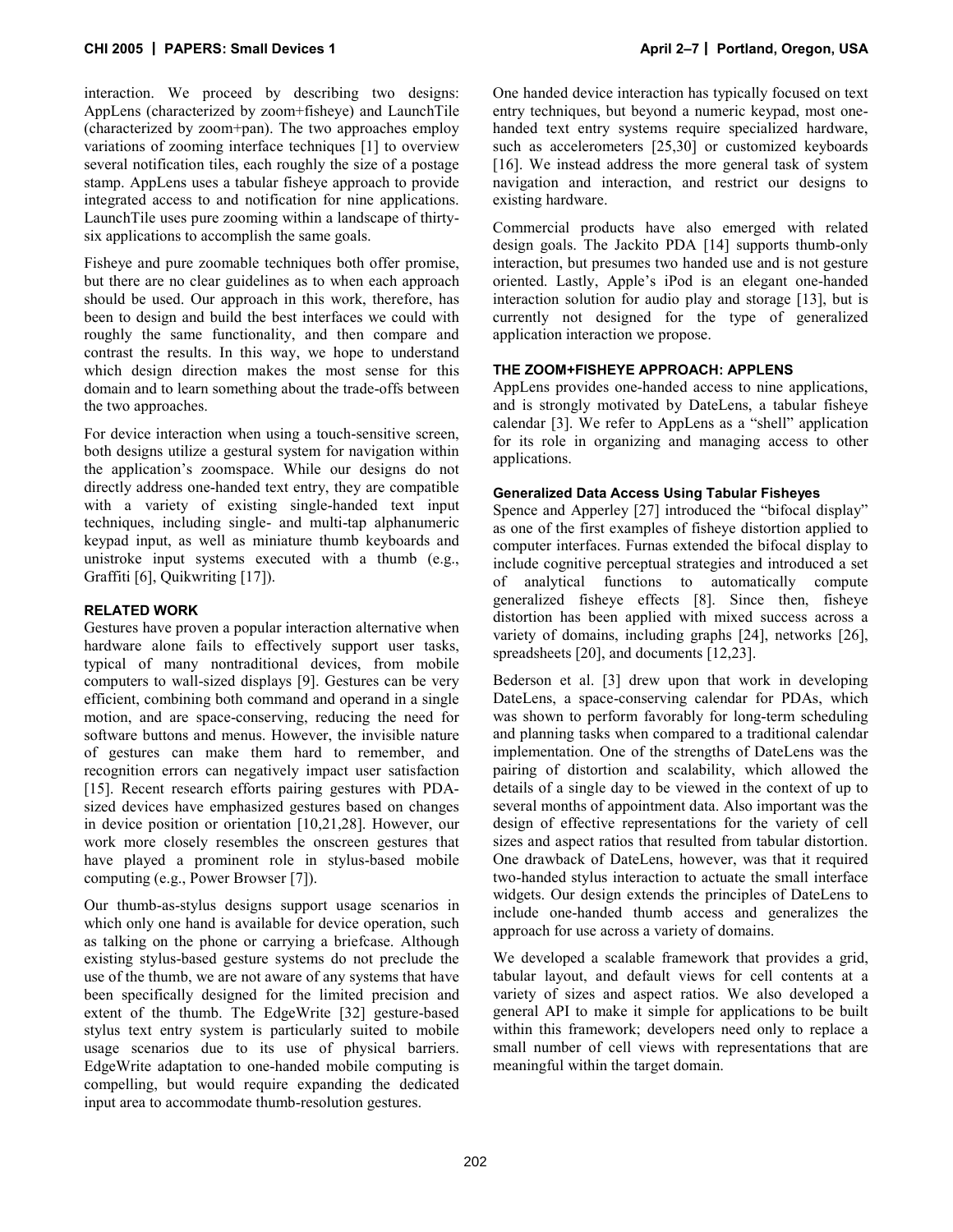

**Figure 1. AppLens Zoom Levels: (a) Notification, (b) Full, (c, d) Context.** 

#### **AppLens Zoom Levels**

 The AppLens shell (Figure 1) has been implemented within our generalized tabular fisheye framework, using a 3x3 grid, and assigning one of nine applications to each cell. The support for tabular layout includes representations at 3 zoom levels: *Notification*, *Context* and *Full*.

*Notification* zoom distributes the available screen real estate equally among the 9 application tiles (Figure 1a). One tile (shown centered) remains reserved for settings, which can be used to configure the selection of applications which occupy the other 8 notification tiles. Generally, tiles at *Notification* size display high level static and/or dynamic application-specific notification information.

*Context* zoom (Figure 1c) allocates roughly half the available display area to a single *focus* tile, compressing the remaining tiles according to a tabular fisheye distortion technique [3,20]. A tile at *Context* size typically appears much like a fully functional application, but selectively displays features to accommodate display constraints, and is not interactive. Tiles on the periphery of a *Context* zoom, called *peripheral*  tiles, may be rendered quite differently depending on their position relative to the focus tile, which dictates whether the peripheral tile is a square, a wide-flat rectangle, or a narrowtall rectangle. To reduce visual overload, peripheral tiles are displayed at 40% transparency. The contents of distorted peripheral tiles are not themselves distorted, but rather change representation to provide the most meaning in the space available.

The third and final *Full* zoom level expands a tile to a fully interactive application that occupies 100% of the display (Figure 1b).

#### **Gesture-Based Cursor Navigation**

Existing application designs for PDAs are often inappropriate for one-handed use due to their reliance on screen regions that typically cannot be reached while maintaining control of the device (e.g., accessing the Start menu in the upper lefthand corner of a display while holding the device in the right hand), and the use of standard widgets that are too small for reliable thumb use (e.g., radio buttons, checkboxes, and onscreen keyboards). In support of traditional designs, AppLens uses an object cursor to identify the on-screen object that is the current interaction target. The cursor is depicted as a dynamically-sized rectangular orange border that users move from one on-screen object to another via command gestures. Cursors are not new to PDA interface design: the WebThumb [31] web browser includes a similar notion of cursor, but which is controlled via directional hardware, and others [29] have explored device tilting to manipulate PDA cursors.

Neither the cursor nor gestures interfere with the most common stylus interactions of tap and tap+hold. Although gestures do overlap stylus drag commands, dragging is rarely used in handheld applications and could be distinguished from gestures by explicitly setting a gesture input mode.

We established a core set of commands that would allow users to navigate applications using only the input cursor. Our command language supports directional navigation (UP, DOWN, LEFT, RIGHT) as well as two widget interaction commands: one equivalent to a stylus tap (ACTIVATE), and the other which negates widget activation (CANCEL), equivalent to tapping the stylus outside the target widget. We also include the convenience commands FORWARD and BACKWARD, equivalent to TAB and SHIFT-TAB on Windows PCs.

#### **Command Gestures**

Our use of gestures is motivated by Hirotaka's observation that the button positions on cell phones require interaction using a low, unstable grip [11]. PDA joysticks face a similar drawback in that they are typically located along the lower perimeter of the device. AppLens avoids this problem since its gestures can be issued anywhere on the screen. Each AppLens gesture is uniquely defined by a slope and direction, or vector, which allows gestures to be robust and highly personalizable; users can issue gestures of any length (beyond an activation threshold of 20 pixels) anywhere on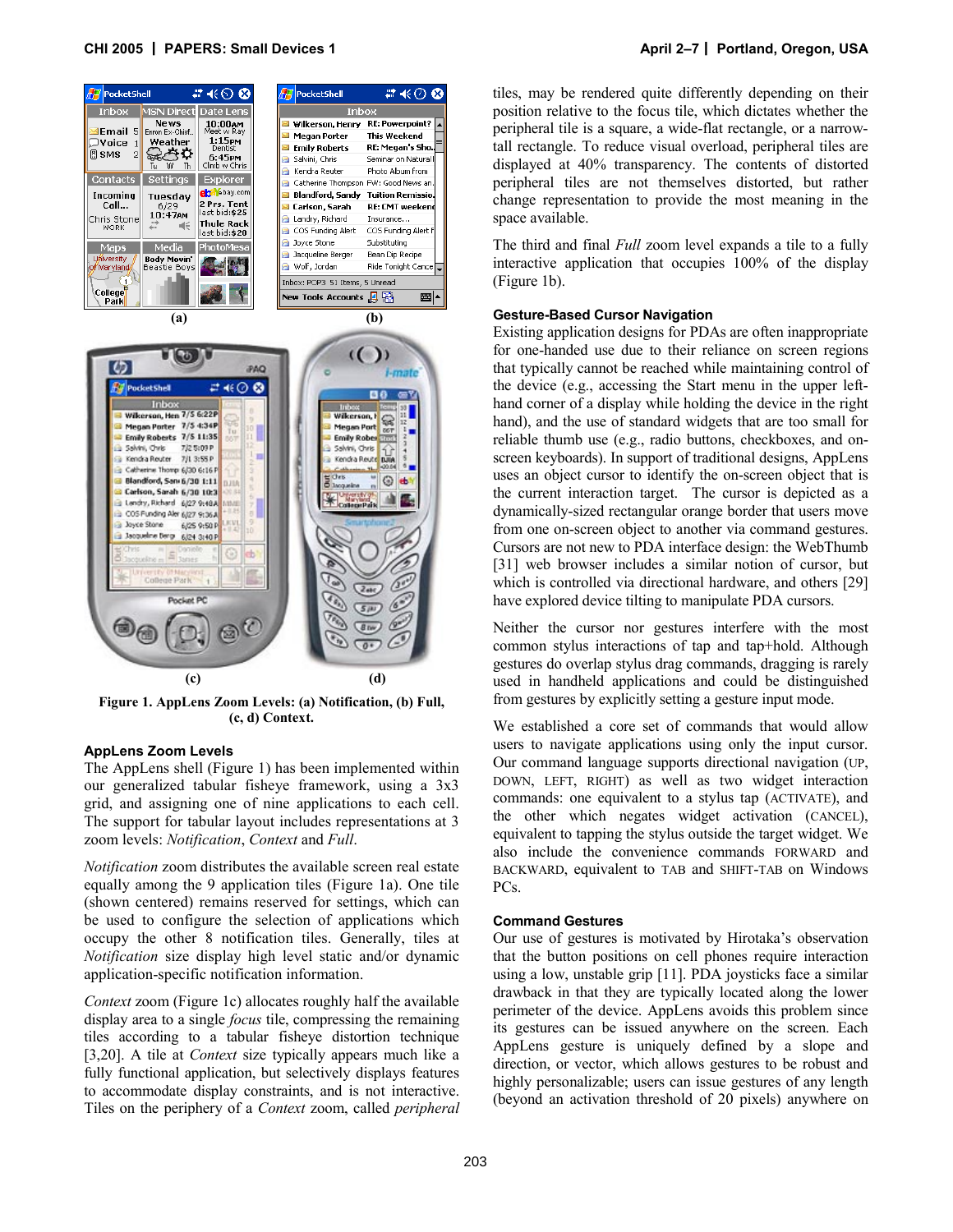the touch-sensitive surface. This flexibility lets users interact with our designs using the grasp that provides maximum stability in a mobile scenario.



Figure 2. Screen area Figure 3. The gesture set. **accessible with one hand.** 

We based the gesture set on the limited motion range of thumbs (Figure 2), with the goal of creating a gesture language that could be learned with minimal training. After informally experimenting with a variety of gestures, we developed a simple set of gestures with the aim of maximizing memorability and robustness of execution (Figure 3). We assigned the directional commands UP, DOWN, LEFT and RIGHT to spatial gestures that map directly to their function. We assigned ACTIVATE and CANCEL to the two gestures defined by pivoting the thumb from bottom to top and top to bottom respectively. We made these assignments both to reinforce their opposing relationship as well as for ergonomic ease in issuing common commands. Finally, we assigned the upper-left to lower-right diagonal to FORWARD due to its relative forward nature, and by similar reasoning, the reverse gesture to BACKWARD.

 mapping is not necessary, but can be assigned as follows: 2- The eight gesture commands can also be activated with a numeric keypad by mapping each to the key corresponding to the gesture endpoint: 1-BACKWARD, 3-ACTIVATE, 7-CANCEL, and 9-FORWARD. Since smartphones have a joystick that can be used for directional navigation, the keypad-to-command UP, 4-LEFT, 6-RIGHT and 8-DOWN.

#### **Using Command Gestures within AppLens**

Users navigate between AppLens zoom levels using ACTIVATE and CANCEL gestures. As a rule, the ACTIVATE gesture behaves as a stylus tap on the current cursor target, thus its effects are target-specific. Since application tiles are non-interactive at *Notification* and *Context* zoom levels, the ACTIVATE gesture simply zooms in, animating the layout first from *Notification* to *Context* zoom, and then to *Full* zoom. Once at *Full* zoom, the input cursor transitions to the objects *within* the application, at which point the command gestures affect the current target widget. The CANCEL command negates the effects of the ACTIVATE command. At *Full* zoom, the effects of the CANCEL command depend on the location of the cursor and the state of its target. The CANCEL command will first deactivate an active target. If the current target is not in an active state, CANCEL will cause the

application tile to animate from *Full* zoom to *Context* zoom, and if issued again, to *Notification* zoom.



**Figure 4. Three LaunchTile zoom levels: (a, b) Zone, (c) World, (d) Application** 

#### **THE ZOOM+PAN APPROACH: LAUNCHTILE**

Our second design, LaunchTile proposes another way to interact with a grid of notification tiles. The primary shell of the LaunchTile design is an interactive zoomspace consisting of 36 application tiles, divided into 9 zones of 4 tiles each (Figure 4c). The 36 tile configuration is an exploration of the maximum number of applications that can reasonably fit within the display space. Since the design is fundamentally scalable, however, it can display any number of tiles *up to* 36, and fewer may even be preferable. As a central design element, LaunchTile uses a large blue onscreen button, called Blue (Figure 4a), to unify the shell and applications with a consistent visual metaphor. Blue provides a consistent point of reference for zooming and panning navigation, with onscreen tiles, menus, and functions maintaining a consistent relative position to Blue. The LaunchTile zoomspace consists of 3 zoom levels: World (36 tiles, Figure 4c), Zone (4 tiles, Figures 4a and b) and Application (1 tile, Figure 4d).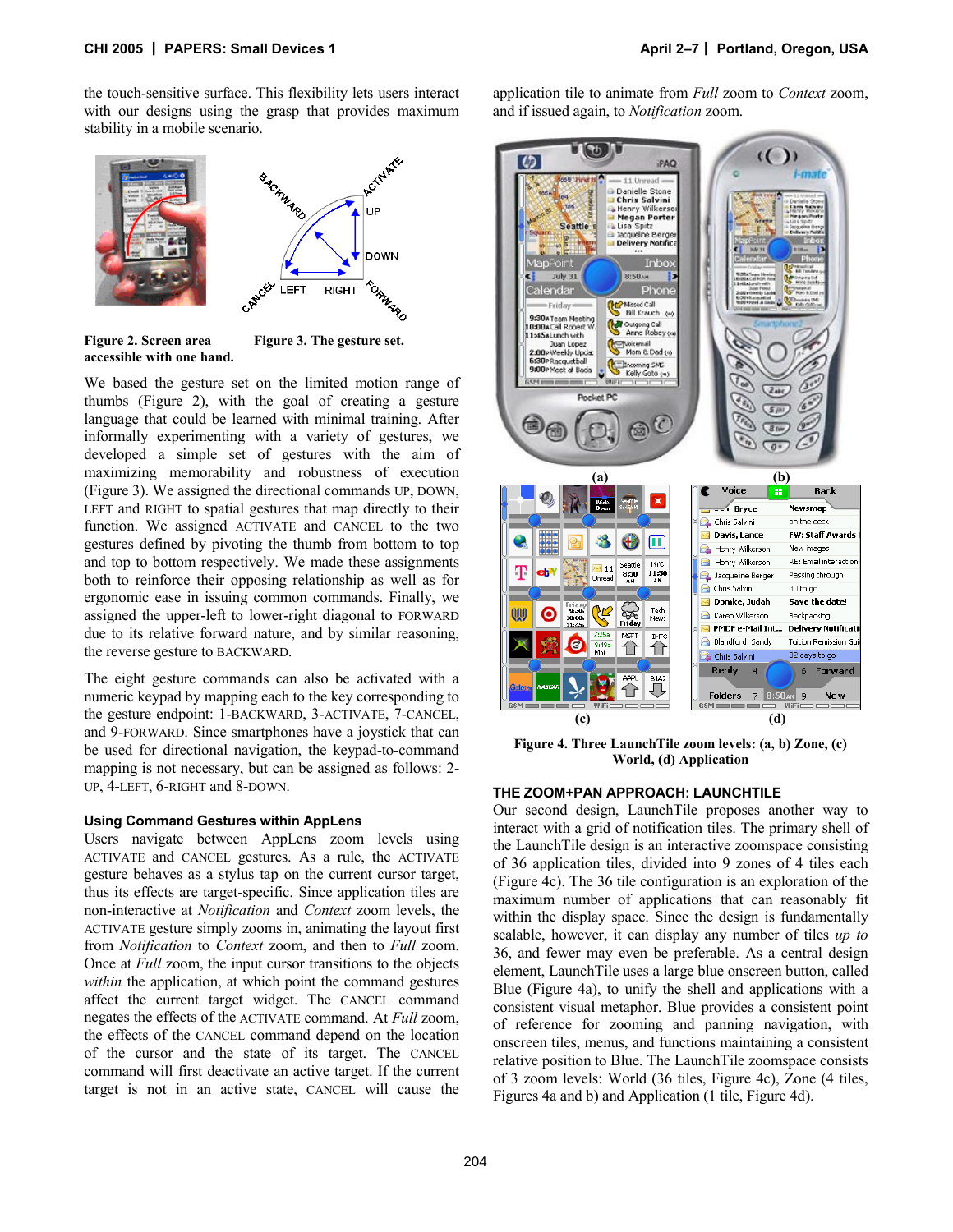#### **Zone View**

The Zone view of LaunchTile divides the screen area into 4 equally-sized application tiles (Figure 4a). To view other tiles, the user pans the zoomspace to neighboring 4-tile clusters, called *zones*. The zones are arranged as a 3x3 grid, each associated with a numerical designator from 1 to 9 as on a conventional telephone keypad. Zone 5 is the center zone, which defines the Home screen, and shows the 4 highest priority notification tiles, as configured by the user.

## **Panning Techniques**

To support various input hardware and styles of interaction, there are several ways to pan the zoomspace within Zone view. If the device has a multidirectional control joystick, the user can push it in the direction of the targeted zone. From the Home screen, the 16 tiles in zones 2, 4, 6, and 8 are only a single tap away. As many directional pads do not support diagonal action, the 16 additional tiles in the corner zones 1, 3, 7, and 9 are two taps away. Alternatively, if the device has a touch-sensitive display, the user can use his or her thumb directly to drag the zoomspace. Dragging is performed "on rails", permitting the user to drag vertically and horizontally, but not diagonally. Although the zoomspace moves with the thumb during dragging, Blue remains centered and stationary. Because only one instance of Blue exists within Zone view, each zone is depicted with an empty center hub during dragging. Upon thumb release, the zoomspace animates to align Blue with the closest zone's empty hub. The visual and automated guidance ensures the user is never caught between zones.

 indicate an alert or status change in a neighboring zone, Within each 4-tile zone, indicator widgets communicate the user's relative location within the zoomspace. The indicator has two components. First, directional arrows show where other zones are. If users only see indicators pointing up and right, they know they are in zone 7. Small blue dots featured with the arrows represent the location of all zones not currently in view. The blue dots could also be used to though this feature was not implemented in our prototype. The final way to pan the zoomspace is to tap the directional indicator itself. An oversized hit target ensures that the user can easily hit the indicator without using a stylus.

#### **Zooming Out to the World View**

From any one of the nine 4-tile Zone view zones, the user may tap Blue (or press the 5 key) to zoom out to view the entire 36-tile zoomspace (Figure 4c). Since all 36 tiles are visible at once, this view reduces each tile to a small icon. From this World view, the user can easily see the absolute location of each tile, as well as monitor all applications at once. In the World view, the display is divided into a grid of 9 hit targets, each mapping to a 4-tile zone. Single-tapping a zone animates to Zone view, displaying the zone's 4 notification tiles.

#### **Zooming In to an Application**

The user taps any of the 4 notification tiles within Zone view to launch the corresponding application. An animated zoom draws the zoomspace toward the user until the target application fills the entire display (Figure 4d). If the device has only a numeric keypad (no touchscreen), the user presses the numeric key in the corner that corresponds to the zone. Pressing 1 launches the upper left tile, 3 launches the upper right, 7 launches the lower left, and 9 launches the lower right. This technique provides quick, single-tap access to each visible tile, and was inspired by ZoneZoom of Robbins et al. [22].

As the system zooms, Blue stays in view and retains its function as a central point of reference (Figure 4d). Application menu commands are represented as on-screen buttons clustered around Blue, now positioned at the bottom of the display. Each menu button displays a numeric label, so that mobile phone users may activate each menu by pressing the corresponding number on the keypad. A visual indicator to the left of the zoomspace animates during interaction to reflect the user's current absolute zoom level within the LaunchTile environment.

#### **Zoom Control**

Pressing Blue typically moves the user deeper into the object hierarchy, while a dedicated Back button moves the user up the hierarchy. In the Zone view however, Blue toggles between Zone view (4 tiles) and World view (36 tiles). Once an application is launched, three dedicated software buttons along the top edge of the screen support inter- and intraapplication navigation (Figure 4d). A green Home button immediately zooms the view out to the Home screen. There is also a Back button on the upper right edge of the screen, and another global command key. The placeholder for this function in our prototype is an icon for voice command and control. On a non-touchscreen device, Back and Home commands are executed with dedicated physical buttons, such as those provided on a smartphone.

#### **Application-Level Interaction**

Although the original focus of our designs was on the application "shell", we extended the LaunchTile interaction philosophy to the application level, where we sought to make interaction consistent with navigation among the application tiles. Several gestures have been designed to specifically support one-handed navigation and item selection within applications. Previously, others have demonstrated that for direct-manipulation interfaces, a grounded tap-drag-selectrelease technique is more accurate than a tap-to-select [19]. We therefore made all LaunchTile tap-to-select targets large enough for thumb activation. In cases when limited display real estate necessitates smaller targets, the central Blue widget serves as a moveable tool glass which can be positioned over the target object (e.g., email header, message text). The large thumb-friendly drag target is offset below the selection area to prevent the user's thumb from occluding the target. Alternatively, the user can drag the application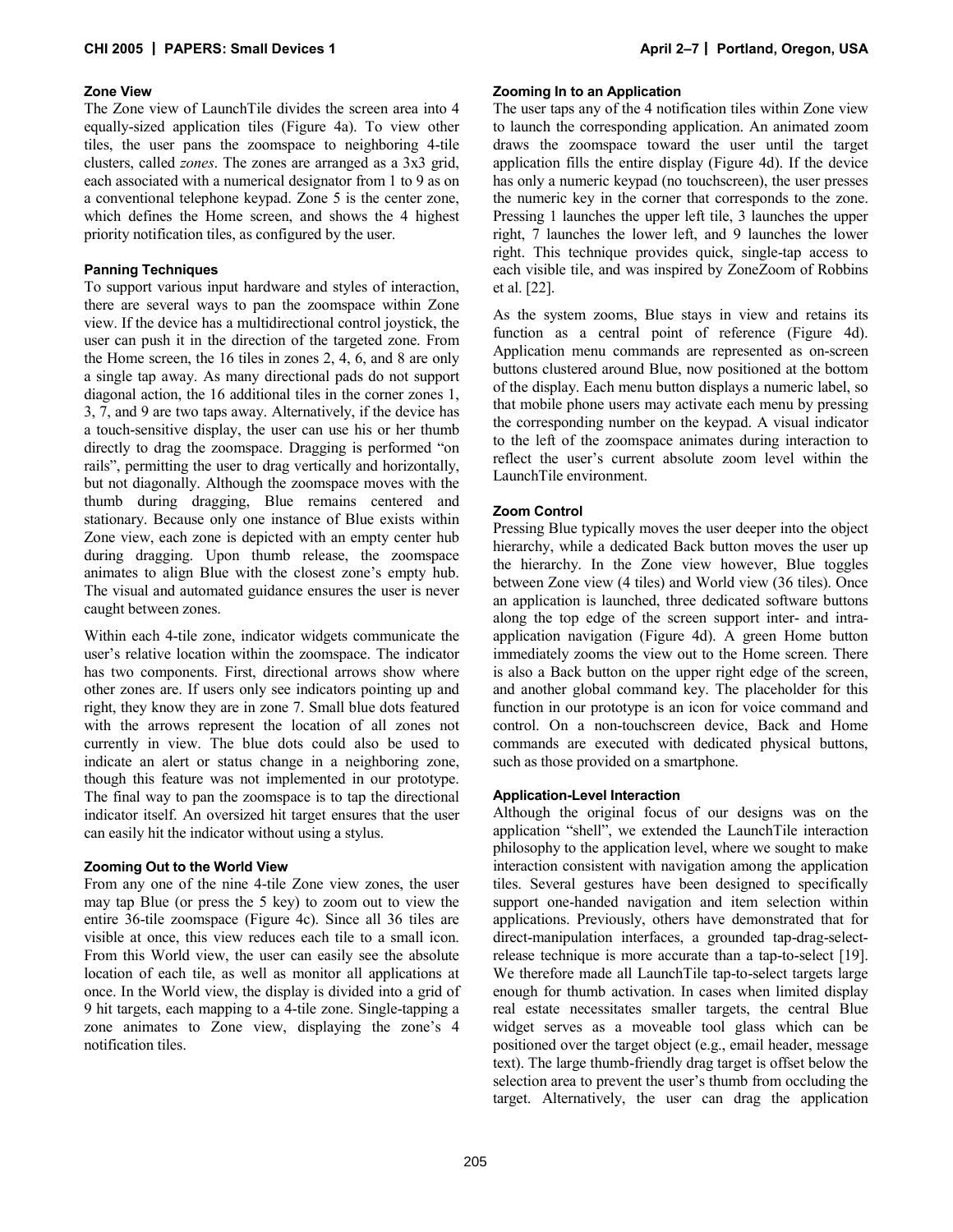contents, such as to pan a map, scroll a list of email, or navigate to text outside the view area. Together, these two interaction techniques permit the user to address a large application content space, yet bring focus to a target much smaller than a finger. Alternatively, a non-touchscreen user uses the multidirectional joystick to position the selection area on the screen. Keys 2 and 8 are used for page control up and down, and 4 and 6 can be either menu items or horizontal page control, as appropriate.

 on Blue (or pressing the 5 key) activates the item, which may Once the targeted item is in the tool glass selection area, a tap either draw the user further into the application (e.g., open an email), or may replace the application menus with a contextsensitive menu clustered immediately around Blue. As with the application menus, keys on a numeric keypad execute context menus according to their positions relative to Blue. At this point a second tap on Blue sends the user to the deepest level of the zoomspace, text input. At this level, a modular text input object called an InputTile appears around the selection area for alphanumeric input. Alternatively a mini qwerty keyboard may be used for directly entering text. With this design, a double tap on Blue while text is selected will bypass the context menu and take the user directly into text edit mode.

#### **IMPLEMENTATION**

The AppLens and LaunchTile prototypes have been built using the University of Maryland's PocketPiccolo.NET development toolkit for Zoomable User Interfaces (ZUIs) [5,18]. Although the primary development and test platform has been the HP iPAQ PocketPC running Microsoft Windows Mobile 2003, both run unmodified on the iMate Smartphone II running Windows Mobile Smartphone 2003 (Figures 1d and 4b respectively).

 that are faithful to the look and feel of each shell in the hands Although the core architecture and gesture recognition for each shell has been implemented, applications have been simulated with images. This has allowed us to put designs of users for early feedback, but falls short of full interactivity. However, because LaunchTile design principles extend to the applications themselves, we have prototyped email and mapping as two interactive examples within LaunchTile.

#### **STUDIES**

We conducted two studies to inform future research directions. The first study explored whether users could learn and perform the AppLens gesture set with only minimal training. The second was a formative evaluation which gathered user reactions to each shell design, as well as users' comparative preferences.

#### **APPLENS GESTURE STUDY**

A significant difference between the gesture designs of each shell is that all gestures in LaunchTile are direct manipulation, while all gestures in AppLens are remotecontrol commands. In LaunchTile, users physically drag objects with their thumbs, be it the zoomspace, a tool glass, a

map, or a list of email headers. In AppLens, gestures only affect the cursor target, rather than the objects over which the gesture is performed. The success of AppLens therefore depends as much on the utility of the tabular design as the ability for users to execute the gesture command set. Participants were tested on gesture execution performance and efficiency in navigating an information space.

*PARTICIPANTS*: 20 participants (12 male, 8 female) were recruited from the general population with the only selection criteria being that participants were right-handed. The median participant age was 30, and although 12 of the participants considered themselves advanced computer users, only 6 regularly used a PDA.

|                   |                |   | <mark>#F</mark> Navigation Phase # (€ 10:33 ) # Navigation Phase # (€ 10:34 ) |       |       | <mark>#7</mark> Navigation Phase # € 10:36 <b>8</b> |       |       |
|-------------------|----------------|---|-------------------------------------------------------------------------------|-------|-------|-----------------------------------------------------|-------|-------|
| Navigate to 6.5.4 |                |   | Navigate to 6.5.4                                                             |       |       | Activate the 5 in 6.5.4                             |       |       |
|                   | $\overline{c}$ | 3 | 6.5.1                                                                         | 6.5.2 | 6.5.3 | 6.5.1                                               | 6.5.2 | 6.5.3 |
| $\overline{4}$    | 5              | 6 | 6.5.4                                                                         | 6.5.5 | 6.5.6 | 6.54                                                | 6.5.5 | 6.5.6 |
|                   | 8              | 9 | 6.5.7                                                                         | 6.5.8 | 6.5.9 | 6.5.7                                               | 6.5.8 | 6.5.9 |
|                   | (a)            |   | (b)                                                                           |       |       | (c)                                                 |       |       |

**Figure 5. Example gesture study environment states: (a) the top level, (b) the third level after ACTIVATE is performed on 6.5, (c) highlighting within a cell.** 

*MATERIALS*: The study was run on an HP iPAQ measuring 4.5x2.8x0.5 inches with a 3.5 inch screen. We constructed a software test environment modeled after AppLens: a hierarchical tabular information space, with each level in the hierarchy represented by a 3x3 grid of equal-sized cells, numbered 1-9 like a phone keypad. For the experiment, the hierarchy was limited to 5 levels and *Context* zoom was eliminated so that activating a cell animated the display to the next level. Cell contents served as navigational landmarks, each labeled with a hierarchical address constructed by prepending the cell's local logical number (1-9) with its parent's label, separated by a dot (Figure 5b and 5c). We reserved an area at the top of the screen for task instructions, and disabled tapping to restrict input to gestures alone. Gestures retained their meaning from AppLens: Navigational gestures LEFT, RIGHT, UP and DOWN controlled the movement of an orange rectangular cursor within a level; ACTIVATE zoomed in to the next level and CANCEL zoomed out to the previous level. Within the context of the test environment, FORWARD and BACKWARD were used for intra-cell selection, allowing participants to cycle a highlight either forward or backward through cell label digits (Figure 5c). Highlighted digits could then be bolded or "activated" using the ACTIVATE gesture or un-bolded or "deactivated" using the CANCEL gesture. Participants were provided with a reference sheet that described the hierarchical information space and labeling scheme, as well as the eight gestures to be used for navigation and interaction.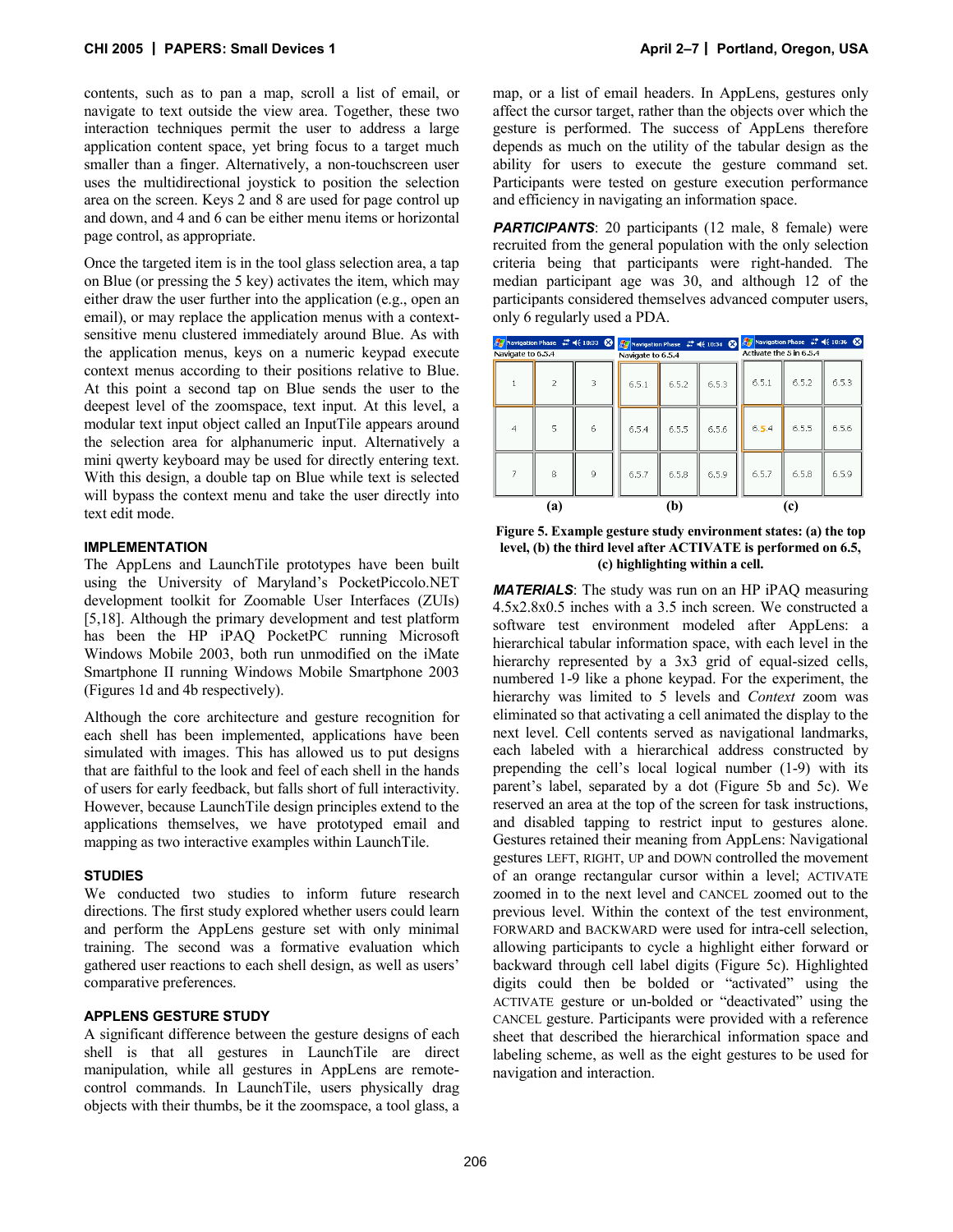*TASKS*: Participants performed two types of tasks. Gesture tasks required users to perform a gesture when presented with the associated command name. Navigation tasks required participants to navigate to a particular cell in the hierarchy, and/or to activate or deactivate a cell label digit.

lime and advance to the next task. Due to a bug in our logging software, task time was recorded at second rather *MEASURES*: Application logs recorded task time, the gestures performed for each task, and whether the task was completed successfully. Participants were instructed to press a hardware button between tasks, which served to record task time and advance to the next task. Due to a bug in our than millisecond resolution. However, since our goal was to identify performance trends rather than comparison to another input method, one second resolution was sufficient. Participants rated their experience using five nine-point Likert scales: frustrating − satisfying, hard to learn – easy to learn, hard to use – easy to use, slow – fast, and boring – fun.

**PROCEDURE:** After reading a description of the test environment and gestures, participants performed 16 practice tasks similar in nature to those in the navigation task phase. Participants practiced for 5-10 minutes.

After the practice phase, participants performed gesture tasks: presented with a command name, participants performed the associated gesture and pressed a hardware button to advance to the next task. Command names were presented to participants in random order, four times for each of the eight commands. The gesture reference sheet was placed face down so that the administrator could record the number of times it was referred to.

study in as little as 15 minutes, most within 30 minutes, and The second test phase required participants to perform goaldirected tasks within the information space. These included (**N**)avigation ("Navigate to 6.5.4"), (**A**)ctivation ("Activate the 5 in 6.5.4"), (**NA**)vigation+activation ("Activate the 2 in 4.3.2"), and (**C**)ancellation ("De-activate all digits in 4.3.2") tasks. Participants then recorded their subjective ratings of the interaction experience. Some participants completed the none required more than 40 minutes.

#### **Results**

In the gesture phase of the study, participants correctly performed gestures an average of 87% of the time. By gesture type, participants correctly performed directional gestures 93% of the time, but had more difficulty with diagonal gestures ACTIVATE and CANCEL at 88% and 85% respectively. BACKWARD and FORWARD had the worst success rate, at 70% and 64% of the time respectively. Time to perform gestures followed a similar trend. On average, participants required 2.4 seconds to perform each gesture: 1.5 – 1.7 seconds for directional gestures, 2.6 – 2.8 seconds for ACTIVATE and CANCEL gestures, and 3.6 – 3.7 seconds for BACKWARD and FORWARD gestures respectively. Neither measure correlated with computer or PDA experience. Although we tallied the number of times that participants looked at a reference sheet, we assumed that the acts of page-

flipping and answer-searching have been reflected in the task time, and thus did not analyze this data further.



**Figure 6. Average number of gestures per task, by performance tier, compared with the optimal.** 

The second test phase evaluated accuracy and efficiency for goal-directed navigation tasks. The average task success rate was 95%. While both navigation and navigation+activation tasks were performed with 98% accuracy, activation was close behind at 96%. Cancellation tasks, however, were only completed correctly 83% of the time. On average, participants performed 2.4 additional steps than the optimal number to complete a task. Breaking participants into three performance groups for each task, it is clear that one third of participants performed nearly optimally on all but a few tasks (Figure 6). The Middle third of participants performed comparably to the Top third, but the gaps were wider on the tasks the Top third had trouble with. That is, the tasks for which the Middle third deviated farthest from Optimal, were those for which the Top-tier also deviated. Thus, the most significant difficulties in performing the navigation phase tasks were experienced by only a third of the participants.

The average subjective rating for each of our 5 satisfaction measures, on a scale of 1-9 where 9 was positive, fell within a 1 point span of one another, between 5.9 (satisfying) and 6.75 (fun).

#### **Analysis**

Because the gesture phase of the study did not distinguish between errors of recall and execution, we could not classify the reasons for error. Analyzing the log files, it is safe to say that errors of both types occurred. The low error and speed measures for directional navigation support our hypothesis that the directional gestures have an intrinsic spatial mapping. Presumably, this mapping contributes to better learnability, more reliable execution, and lower cognitive demand. The positive jump in execution speed for the other four gestures is unsurprising when we consider that the mappings between gesture and command are more abstract than the directional mappings, and likely require more cognitive effort to perform the mental transformation. This alone does not explain the associated increase in error rate, but insights from Long's work on gesture similarity [15] suggest that users may perceive the diagonal gestures as similar and therefore more difficult to learn.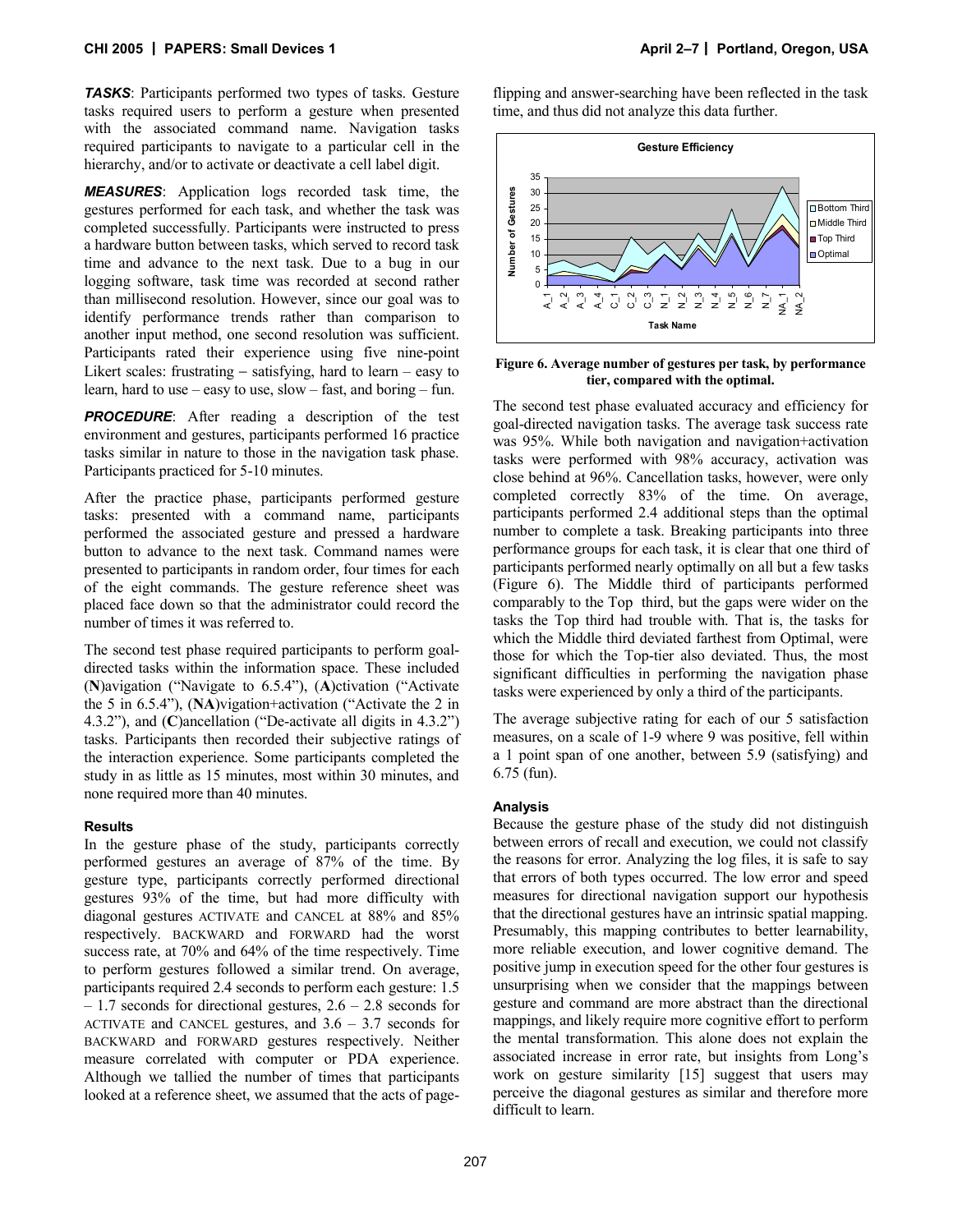number of directional gestures compared with intra-cell The difference in performance data between ACTIVATE and CANCEL vs. BACKWARD and FORWARD may be attributed to the more physically challenging nature of the latter two, but may also be due to disproportionate practice time received, considering a single navigation task provided more opportunities to issue ACTIVATE and CANCEL gestures than intra-cell activation tasks provided for FORWARD and BACKWARD. These intuitions also help explain the efficiency results – users were more successful and efficient in pure navigation tasks which contained a proportionally large activation/cancellation tasks. The relative complexity of the gesture navigation environment may have confounded the results by inflating the efficiency measures, but we feel that it also made the results more relevant to the AppLens design.

#### **APPLENS AND LAUNCHTILE FORMATIVE STUDY**

Due to the early nature of our interfaces, their shared design principles, and our goal of distilling a unified design, we conducted a formative study to understand usability issues for new users of each shell design and to elicit general reactions and comparative preferences.

*PARTICIPANTS*: We recruited ten participants (8 male, 2) female) from a local private scientific research center. Three participants were in their 20s, five in their 30s, and two were 40 or older. While all participants considered themselves advanced computer users, four used PDAs regularly, and four had never used a PDA.

*MEASURES*: Participants provided subjective designspecific and comparative reactions to AppLens and LaunchTile through think aloud and verbal questionnaires.

 interaction, followed by a list of 11 tasks. *MATERIALS*: The shell prototypes were run on the same hardware used in the first study. A one-page document described the AppLens design and gestures set, followed by a list of eight associated tasks. A two-page document described the LaunchTile design and methods for navigation and

*TASKS*: For each interface, participants performed tasks which were designed to exercise the full range of navigation and interaction features. For example, LaunchTile tasks included navigating to specific zones, finding specific applications, and opening and editing an email message. AppLens tasks included navigating to specific application tiles, and answering questions about application content.

**PROCEDURE:** Study participants were introduced to each design by reading its design document and performing each of the related tasks. During the tasks, the test administrator recorded think aloud reactions and usability observations. After task completion, the administrator recorded answers to open-ended questions related to the interaction, such as likes and dislikes, features that were easy or hard to use or learn, and comfort level. The same procedure was repeated for the second interface. The administrator balanced the order of the interfaces among participants. After interacting with both interfaces, participants were asked comparative preference

questions. We limited each user session to 45 minutes, allotting roughly fifteen minutes to each interface, and the final fifteen for comparative feedback.

#### **Results**

Reactions to AppLens were quite consistent across participants. Because only one question in the study focused on a specific interface design feature (*Context* view), we regard commonality in participant responses indicative of the highest-impact interface characteristics. We report here on the strongest trends in opinion. Half the participants commented that they liked the *Notification* view and the ability to access all nine application tiles within both *Notification* and *Context* views. Even though two participants found nothing redeeming about *Context* view, all others found it useful at least some of the time. Seven participants found application navigation easy and enjoyable, but performed the majority of navigation using tapping rather than gestures. Even so, participants were required to use gestures to zoom out from *Full* zoom, and two participants particularly liked the gestures. Five participants agreed that the gestures were the most difficult aspect of the interface, but disagreed on why, citing confusion over the gestures for zoom-in vs. zoom-out, difficulty performing the ACTIVATE gesture, difficulty with directional navigation, and frustration due to misrecognition. All participants found AppLens both easy to learn and effective for navigating among applications, all but one found one-handed use comfortable, and six out of seven participants stated they would prefer AppLens over their most familiar PDA operating system.

Perhaps due to the richness of the LaunchTile environment, reactions were mixed and more complex. Nearly half the participants reacted positively to the aesthetics of LaunchTile, and specifically to Blue. Seven participants appreciated the volume of information available through the two zoom perspectives World and Zone, while six thought that zooming between those perspectives was one of the easiest aspects of the interface. The majority (7) of participants felt comfortable using one hand to perform the tasks, and eight felt they were able to effectively navigate among applications, primarily by tapping via World view.

Surprisingly, a majority (7) of participants had difficulty panning by dragging within LaunchTile, commenting most often that it was unintuitive, but also that it was slow. This subset of participants was slightly skewed toward participants who used the LaunchTile interface first, and thus would not have been biased by experience with the AppLens directional gestures. Six participants struggled with the multimodal nature of Blue, unsure about its role in different contexts, especially within applications. A related problem was that of differentiating between the roles of the Home, Back, and Blue buttons from within an application. Most of the participants were tentative and had difficulty performing tasks within the email application. Ultimately, participants were evenly divided (3 vs. 3) about whether they would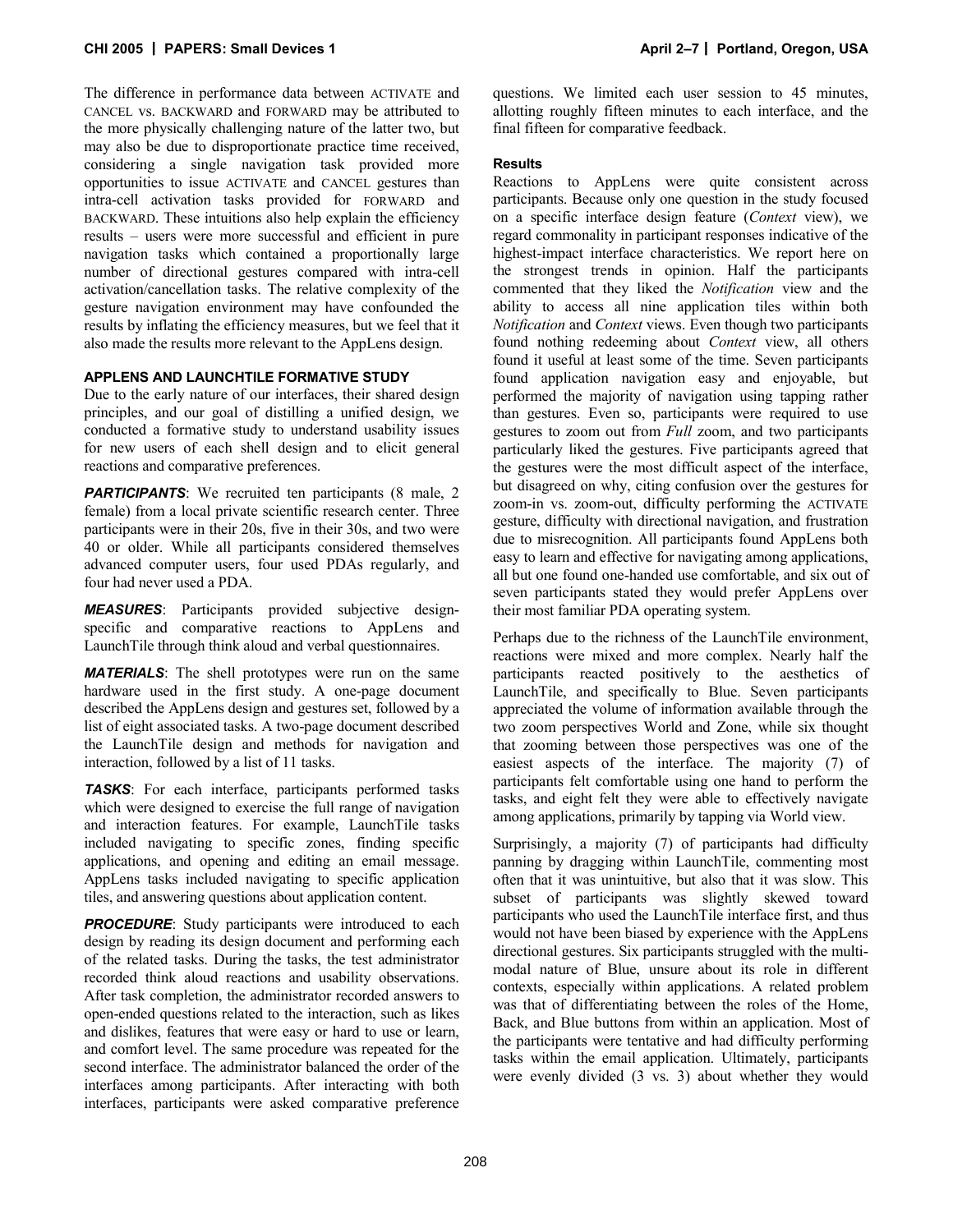choose to use LaunchTile for their own application management - half as many as chose AppLens.

entering amounts of information available, seven out of line<br>participants thought AppLens supported faster data access, Comparing the two interfaces, most participants recognized the trade off between the number of applications that could be viewed at once and the amount of information conveyed for each, yet seven out of nine participants thought AppLens provided better at-a-glance value. Although nearly half the participants were reluctant to compare the speed of information access between the two interfaces due to the differing amounts of information available, seven out of nine presumably due to a better balance between the number of applications and the presentation space available for each. Additionally, AppLens was considered easier to use (7 out of 9), and 8 out of 9 would prefer AppLens for use on their own device. In response to our general question about the utility of one-handed use, 7 participants thought one-handed interaction would be useful at least some of the time, with 3 of those stating an a priori preference for one-handed use in all situations. However 2 participants expressed that they would never want to use a PDA with one hand, regardless of the interface design.

#### **DISCUSSION**

 the real estate constraints of handheld computing. Two notable themes emerged from the comparative study. The first was the participants' reluctance to use gestures. Results from the first study suggested that directional gestures can be learned quickly, yet for both interfaces, users favored tapping targets over issuing gestures. While this trend may simply be a training issue, it may also be an early warning sign for the adoptability of overlay gesture systems those that share the same real estate as the interface objects themselves. Second, a large number of users commented on the perceived utility of the simultaneous display of highvalue content from multiple applications, bolstering our intuition that flexible notification-based designs may provide an effective balance between functionality and content within

While AppLens appeared to be the preferred design, we must take care in assigning reasons for the preference. First, AppLens is a simpler design and a shallower prototype than LaunchTile. Its appeal may have been that users felt proficient and better able to manage 9 applications (versus 36) with minimal use. Its simplicity also made AppLens less prone to the performance limitations of the target hardware, which noticeably impacted LaunchTile zooming quality. However, more experience with the two designs might have tipped the scales the other way, as Bederson has pointed out in [4] that even complex interfaces have the potential to be highly satisfying after users have expended the effort to become experts. A vocal minority of expert PDA users who much preferred LaunchTile supported this possibility, citing the large number of applications and configurable layout as very attractive features. Thus a different participant population may have offered different opinions. While we do not consider LaunchTile in this class of expert interface,

clearly 15 minutes is not sufficient for users to become proficient with the variety of interaction techniques supported by the interface.

In [4] Bederson hypothesizes that user satisfaction is related to how well an interface supports "flow", which correlates inversely to the degree to which an interface gets in the way of, or interrupts, user tasks. Blue is an example of a LaunchTile feature that interrupts flow: it performs different functions in different contexts, requiring users to keep track of the system state to predict the outcome of tapping Blue. This type of functional overloading is a well-known design issue, but is commonly used nonetheless. For example, both the Microsoft and Apple desktop media players use a single button for both Play and Pause. Just as with LaunchTile, these designs compromise simpler mappings in favor of a visually simpler design. The difference, however, is that both media players change the button icon to reflect the current state (i.e., the function the button will perform when pressed) so that users don't have to remember the state or deduce the state from less obvious cues. A similar adaptation for Blue may reduce or even eliminate user confusion in the LaunchTile design.

#### **CONCLUSION**

Based on our participants' strong interest in one-handed PDA use, and generally positive reactions to their interaction experiences, we are convinced of the value of research in one-handed designs, and believe notification plays an important role in effective utilization of limited real estate. We have less evidence of the utility of design scalability beyond being an engineering convenience. Although we have demonstrated the feasibility of transferring both interfaces to smartphones, we do not know whether the designs support smartphone usage scenarios. With respect to command gestures, we are encouraged by the modest yet positively skewed satisfaction ratings for gesture interaction as well as what we consider very reasonable performance for both directional gesture execution and navigation tasks. It's clear, however, that the introduction of two additional diagonal gestures degrades performance and confuses users. We will need to explore whether AppLens can be an effective interface without these additional commands, or whether a different mapping of commands to gestures or on-screen cues can make the full set of gestures as reliable and learnable as directional gestures seem to be. Finally, we anticipate that extended usage studies with wider populations will unearth more subtle usability issues. With refinement, we hope a single design will emerge to provide a consistent, flexible environment designed for single-handed use.

#### **ACKNOWLEDGMENTS**

We appreciate François Guimbretière's early suggestion of considering the ergonomics of human thumbs, and thank Aaron Clamage for his rapid efforts in porting Piccolo.NET to small devices so we could build these prototypes.